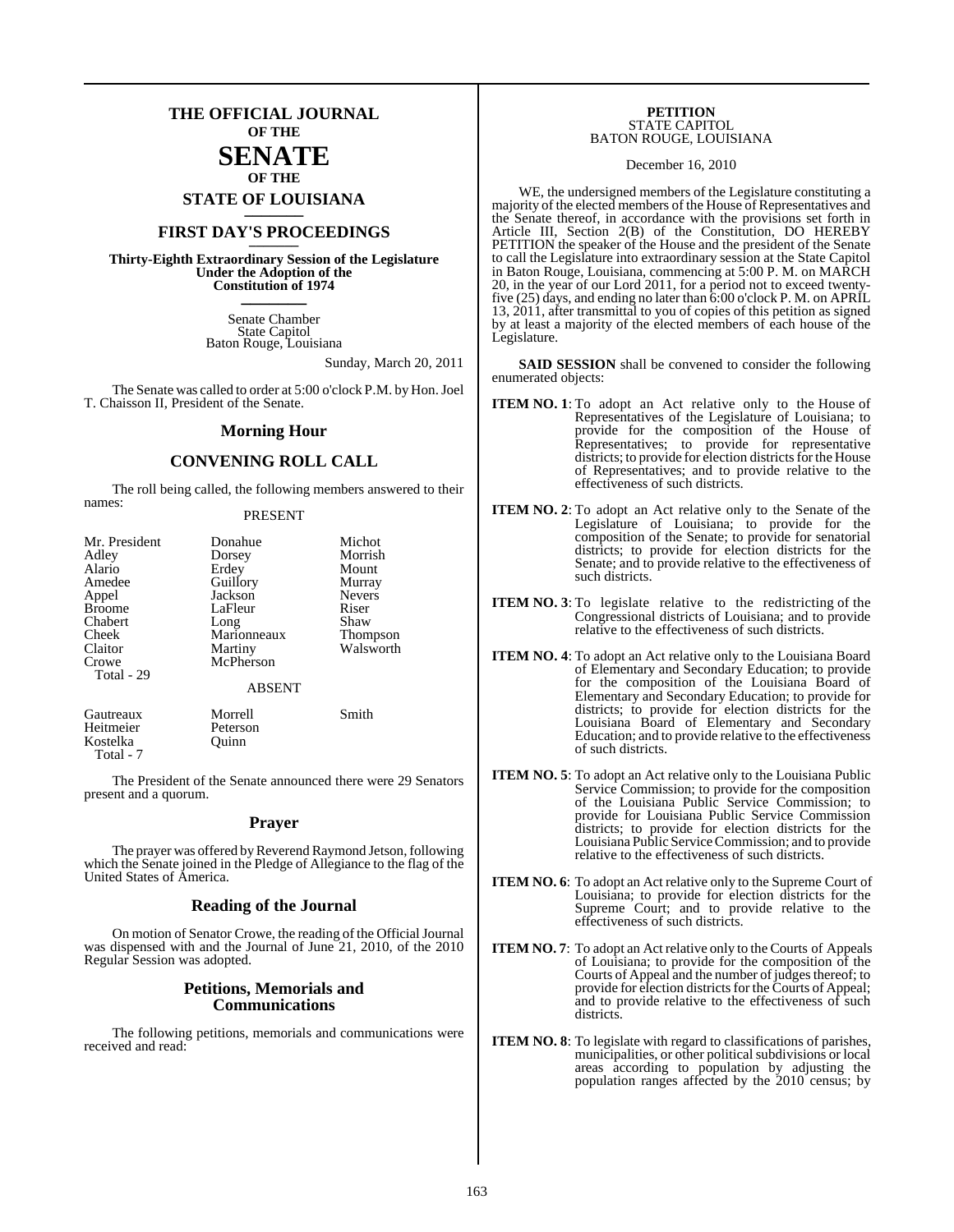## **Page 2 SENATE 1st DAY'S PROCEEDINGS**

# March 20, 2011

repealing certain provisions based upon certain population classification ranges; or by enacting local bills to limit the application of laws based upon specific classifications to one or more parishes, municipalities, or other political subdivisions or local areas.

#### **SENATORS REPRESENTATIVES** JOEL CHAISSON JIM TUCKER SHARON WESTON BROOME<br>ROBERT ADLEY ROBERT ADLEY NEIL ABRAMSON JOHN ALARIO JAMES ARMES JODY AMEDEE JEFFERY "JEFF" ARNOLD CONRAD APPEL ELTON AUBERT NORBY CHABERT AUSTIN BADON<br>DAN CLAITOR BOBBY BADON DAN CLAITOR BOBBY BADON A. G. CROWE DAMON BALDONE JACK DONAHUE TAYLOR BARRAS YVONNE DORSEY REGINA BARROW D.A. "BUTCH" GAUTREAUX JARED BROSSETT NICK GAUTREAUX RICHARD BURFORD<br>ELBERT GUILLORY HENRY BURNS ELBERT GUILLORY HENRY BURNS DAVID HEITMEIER TIMOTHY BURNS LYDIA JACKSON ROY BURRELL ROBERT "BOB" KOSTELKA<br>ERIC LAFLEUR GERALD LONG SIMONE CHAMPAGNE ROBERT "ROB" MARIONNEAUX BILLY CHANDLER DANIEL "DANNY" MARTINY CHARLES CHANEY JOE MCPHERSON PAGE CORTEZ MICHAEL "MIKE" MICHOT GREG CROMER GRAM-PAUL MORRELL MICHAEL DANAHAY JEAN-PAUL MORRELL MICHAEL DANAHAY DAN "BLADE" MORRISH HERBERT DIXON DAN "BLADE" MORRISH<br>WILLIE MOUNT EDWIN MURRAY<br>BEN NEVERS KAREN CARTER PETERSON<br>JULIE QUINN JULIE QUINN NOBLE ELLINGTON B. L. "BUDDY" SHAW<br>JOHN SMITH JOHN SMITH A B FRANKLIN MIKE WALSWORTH BRETT GEYMANN CYNTHIA WILLARD-LEWIS JERRY GISCLAIR CYNTHIA WILLARD-LEWIS

ROBERT BILLIOT<br>JARED BROSSETT STEPHEN CARTER<br>SIMONE CHAMPAGNE JEAN DOERGE<br>GORDON DOVE HOLLIS DOWNS<br>JOHN BEL EDWARDS JAMES FANNIN<br>FRANKLIN FOIL RICHARD "RICK" GALLOT<br>BRETT GEYMANN HUNTER GREENE MICKEY GUILLORY JOHN GUINN RICKEY HARDY JOE HARRISON "CHRIS" HAZEL REED HENDERSON CAMERON HENRY DOROTHY SUE HILL WALKER HINES FRANK HOFFMANN DALTON HONORÉ FRANK HOWARD NITA RUSICH HUTTER GIROD JACKSON MICHAEL JACKSON ROBERT JOHNSON ROSALIND JONES SAM JONES KAY KATZ CHUCK KLECKLEY JOHN LABRUZZO EDDIE LAMBERT NANCY LANDRY BERNARD LEBAS WALT LEGER III ANTHONY LIGI

SAMUEL LITTLE NICK LORUSSO THOMAS MCVEA FRED MILLS NICKIE MONICA JACK MONTOUCET HELENA MORENO JAMES MORRIS BARBARA NORTON RICKEY NOWLIN KEVIN PEARSON JONATHAN PERRY ERICH PONTI ROGERS POPE STEPHEN PUGH JEROME RICHARD CLIFTON RICHARDSON HAROLD RITCHIE CHRISTOPHER ROY JOHN SCHRODER ALAN SEABAUGH SCOTT SIMON M. J. "MERT" SMILEY JANE SMITH PATRICIA HAYNES SMITH KAREN GAUDET ST. GERMAIN CHARMAINE MARCHAND STIAES KIRK TALBOT MAJOR THIBAUT LEDRICKA THIERRY MACK "BODI" WHITE PATRICK WILLIAMS THOMAS WILLMOTT

IN WITNESS WHEREOF, we have hereuto set our hands officially and caused to be affixed the Seals of the House of Representatives and of the Senate, at the Capitol, in the city of Baton Rouge on this 22nd day of December 2010.

GLENN A. KOEPP **ALFRED W. SPEER**<br>Secretary of the Senate **Clerk** of the House Secretary of the Senate

#### **STATE OF LOUISIANA LEGISLATURE OF LOUISIANA BATON ROUGE, LOUISIANA**

By virtue of the authority vested in us by Paragraph B of Section 2 of Article III of the Constitution of Louisiana and by R.S. 24:11, upon receipt of the written petition of a majority of the elected members of each house. WE, Jim Tucker, Speaker of the House and Joel Chaisson, President of the Senate, HEREBY CALL AND CONVENE THE LEGISLATURE OF LOUISIANA INTO EXTRAORDINARY SESSION to convene at the State Capitol, in the city of Baton Rouge, Louisiana, during twenty-five (25) calendar days, beginning at 5:00 o'clock p.m. on the 20th day of March, 2011, and ending no later than 6:00 o'clock p.m. on the 13th day of April, 2011. The power to legislate at such session shall be limited, under penalty of nullity, to the following specifically enumerated objects:

- **ITEM NO. 1:** To adopt an Act relative only to the House of Representatives of the Legislature of Louisiana; to provide for the composition of the House of Representatives; to provide for representative districts; to provide for election districts for the House of Representatives; and to provide relative to the effectiveness of such districts.
- **ITEM NO. 2:** To adopt an Act relative only to the Senate of the Legislature of Louisiana; to provide for the composition of the Senate; to provide for senatorial districts; to provide for election districts for the Senate; and to provide relative to the effectiveness of such districts.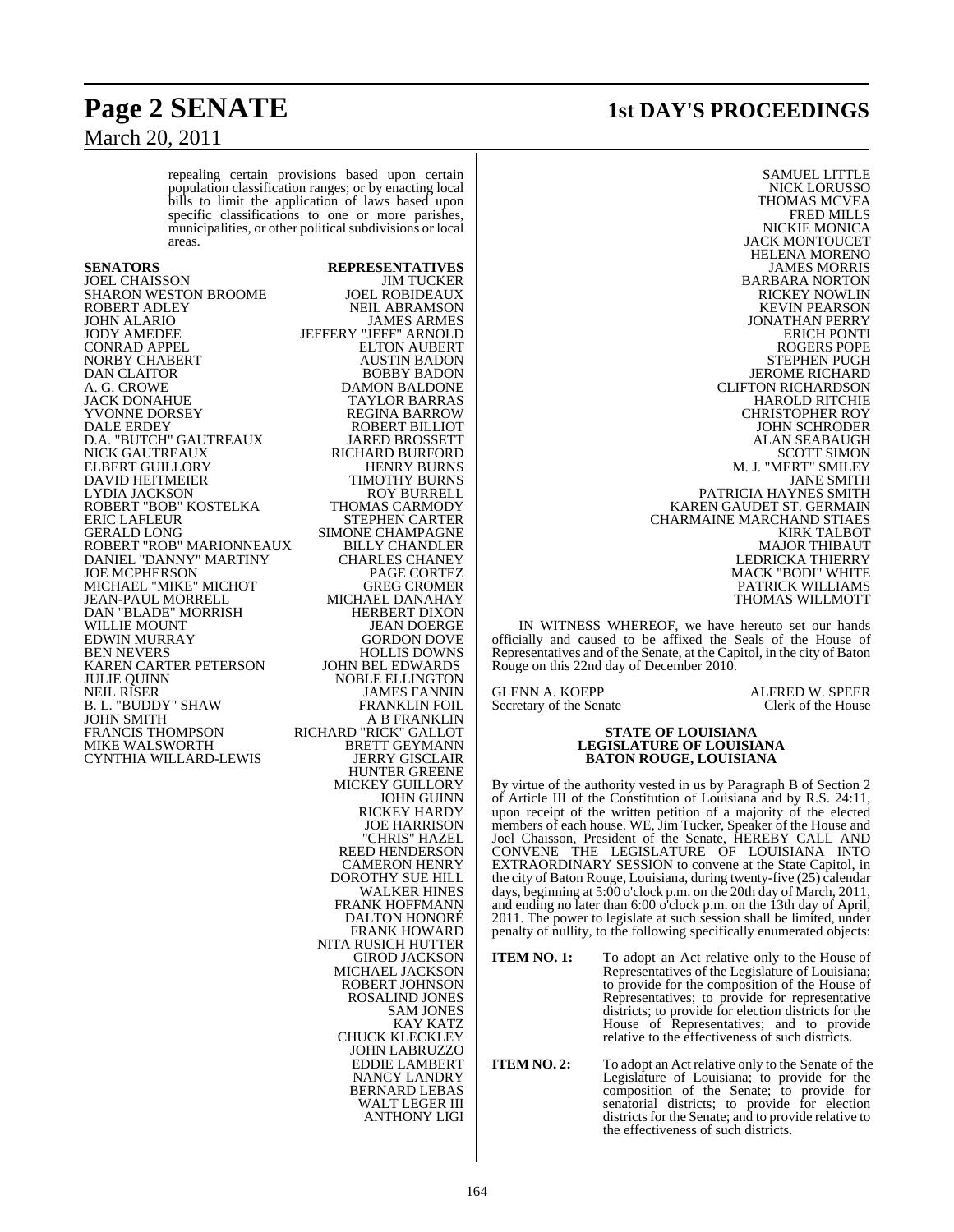## **1st DAY'S PROCEEDINGS Page 3 SENATE**

## March 20, 2011

- **ITEM NO. 3:** To legislate relative to the redistricting of the Congressional districts of Louisiana; and to provide relative to the effectiveness of such districts.
- **ITEM NO. 4:** To adopt an Act relative only to the Louisiana Board of Elementary and Secondary Education; to provide for the composition of the Louisiana Board of Elementary and Secondary Education; to provide for districts; to provide for election districts for the Louisiana Board of Elementary and Secondary Education; and to provide relative to the effectiveness of such districts.

**ITEM NO. 5:** To adopt an Act relative only to the Louisiana Public Service Commission; to provide for the composition of the Louisiana Public Service Commission; to provide for Louisiana Public Service Commission districts; to provide for election districts for the Louisiana Public Service Commission; and to provide relative to the effectiveness of such districts.

- **ITEM NO. 6:** To adopt an Act relative only to the Supreme Court of Louisiana; to provide for election districts for the Supreme Court; and to provide relative to the effectiveness of such districts.
- **ITEM NO. 7:** To adopt an Act relative only to the Courts of Appeals of Louisiana; to provide for the composition of the Courts of Appeal and the number of judges thereof; to provide for election districts for the Courts of Appeal; and to provide relative to the effectiveness of such districts.
- **ITEM NO. 8:** To legislate with regard to classifications of parishes, municipalities, or other political subdivisions or local areas according to population by adjusting the population ranges affected by the 2010 census; by repealing certain provisions based upon certain population classification ranges; or by enacting local bills to limit the application of laws based upon specific classifications to one or more parishes, municipalities, or other political subdivisions or local areas."

IN WITNESS WHEREOF, we have hereunto set our hands officially and caused to be affixed the Seals of the House of Representatives and of the Senate, at the Capitol, in the city of Baton Rouge, on this 22nd day of December 2010.

JIM TUCKER<br>Speaker of the Senate President of the Senate House of Representatives

President of the Senate

#### **ATTEST BY THE CLERK AND THE SECRETARY**

ALFRED W. SPEER GLENN A. KOEPP Clerk of the Secretary of the Senate House of Representatives

#### **SECRETARY OF STATE** STATE OF LOUISIANA

October 12, 2010

To the President of the Senate State of Louisiana

Sir:

I have the honor to submit to you the name of Cynthia Willard-Lewis who has been duly elected to fill the vacancy occurring in your Honorable Body caused by the resignation of Ann Duplessis.

Cynthia Willard-Lewis has been officially proclaimed duly and legally elected as State Senator from the 2<sup>nd</sup> Senatorial District of the State of Louisiana.

> With Best Wishes, JAY DARDENNE Secretary of State

#### **UNITED STATES OF AMERICA STATE OF LOUISIANA** JAY DARDENNE SECRETARY OF STATE

As Secretary of State, of the State of Louisiana, I do hereby certify that the following candidate was declared elected by the people to the office set above her name: Cynthia Willard-Lewis  $2<sup>nd</sup>$ Senatorial District.

In testimony whereof, I have hereunto set my hand and caused the Seal of my Office to be affixed at the City of Baton Rouge on, October 12, 2010.

> JAY DARDENNE Secretary of State

#### **SECRETARY OF STATE** STATE OF LOUISIANA

January 26, 2011

To the President of the Senate State of Louisiana

Sir:

I have the honor to submit to you the name of Fred "T-Fred" Mills, Jr., who has been duly elected to fill the vacancy occurring in your Honorable Body caused by the resignation of Troy Hebert.

Fred "T-Fred" Mills, Jr., has been officially proclaimed duly and legally elected as State Senator from the 22<sup>nd</sup> Senatorial District of the State of Louisiana.

> With Best Wishes, TOM SCHEDLER Secretary of State

#### **UNITED STATES OF AMERICA STATE OF LOUISIANA** TOM SCHEDLER SECRETARY OF STATE

As Secretary of State, of the State of Louisiana, I do hereby certify that the following candidate was declared elected by the people to the office set above his name: Fred "T-Fred" Mills, Jr., 22<sup>nd</sup> Senatorial District.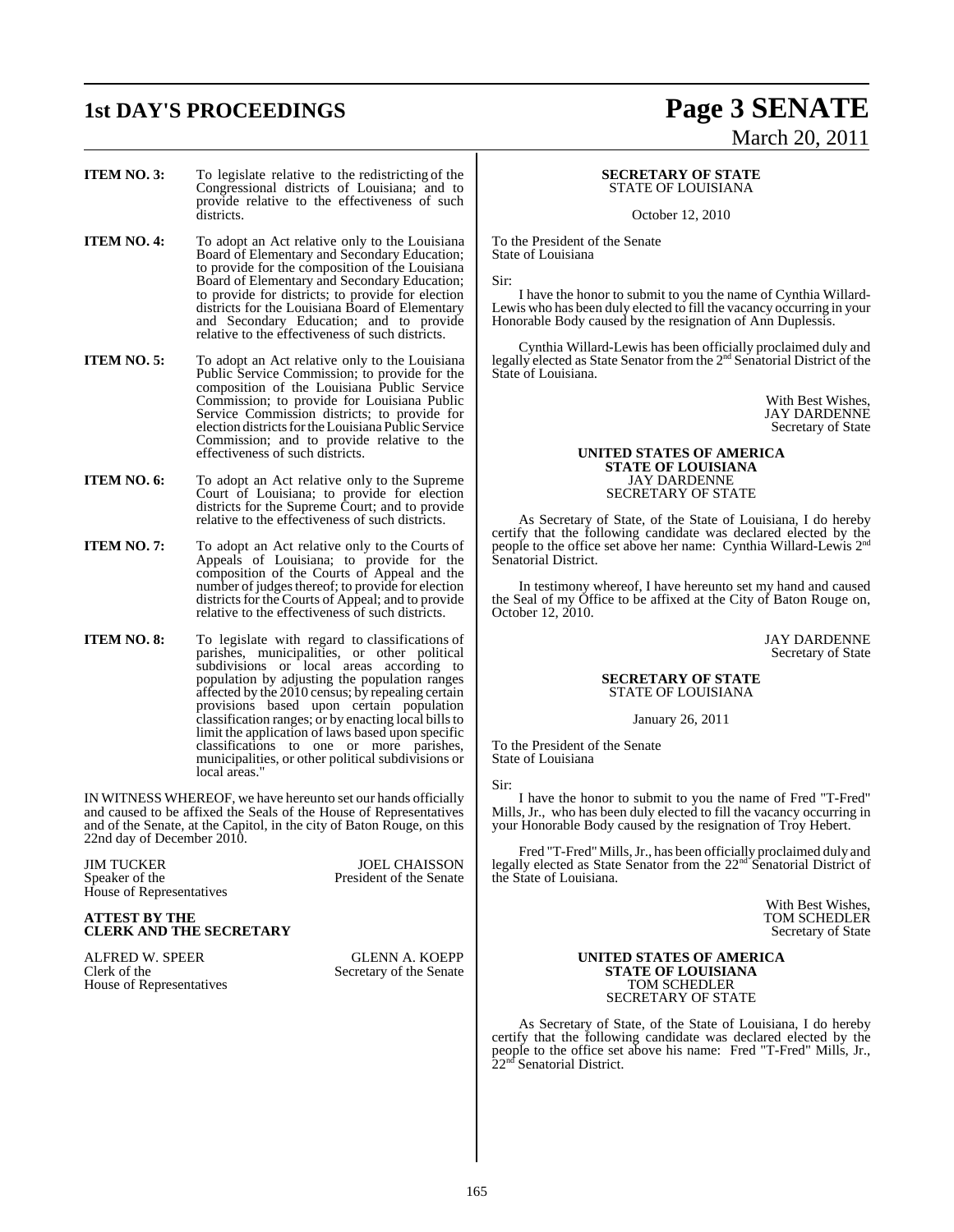## March 20, 2011

In testimony whereof, I have hereunto set my hand and caused the Seal of my Office to be affixed at the City of Baton Rouge on, January 26, 2011.

> TOM SCHEDLER Secretary of State

#### **SECRETARY OF STATE** STATE OF LOUISIANA

February 28, 2011

To the President of the Senate State of Louisiana

Sir:

I have the honor to submit to you the name of Jonathan Perry, who has been duly elected to fill the vacancy occurring in your Honorable Body caused by the resignation of Nick Gautreaux.

Jonathan Perry has been officially proclaimed duly and legally elected as State Senator from the 26th Senatorial District of the State of Louisiana.

> With Best Wishes, TOM SCHEDLER Secretary of State

#### **UNITED STATES OF AMERICA STATE OF LOUISIANA** TOM SCHEDLER SECRETARY OF STATE

As Secretary of State, of the State of Louisiana, I do hereby certify that the following candidate was declared elected by the people to the office set above his name: Jonathan Perry 26<sup>nd</sup> Senatorial District.

In testimony whereof, I have hereunto set my hand and caused the Seal of my Office to be affixed at the City of Baton Rouge on, February 28, 2011.

> TOM SCHEDLER Secretary of State

#### **Motion**

Senator Broome moved that the qualifications of Senators Willard-Lewis, Mills, and Perry be accepted.

#### **ROLL CALL**

The roll was called with the following result:

#### YEAS

NAYS

| Mr. President | Dorsey      | Morri |
|---------------|-------------|-------|
| Adley         | Erdey       | Mour  |
| Alario        | Guillory    | Murra |
| Amedee        | Jackson     | Never |
| Appel         | LaFleur     | Riser |
| <b>Broome</b> | Long        | Shaw  |
| Chabert       | Marionneaux | Smith |
| Cheek         | Martiny     | Thom  |
| Claitor       | McPherson   | Walsy |
| Crowe         | Michot      |       |
| Donahue       | Morrell     |       |
| Total - 31    |             |       |
|               |             |       |

Total - 0

Dorsey Morrish<br>President Dount Mount<br>Murray Nevers<br>Riser Albeing Laffleur Riser<br>
Long Shaw Marionneaux Smith<br>Martiny Thom Martiny Thompson<br>McPherson Walsworth Walsworth

## **Page 4 SENATE 1st DAY'S PROCEEDINGS**

ABSENT

Gautreaux Peterson Heitmeier Kostelka Total - 5

The Chair declared the qualifications of Senators Willard-Lewis, Mills, and Perry were accepted by the Senate.

#### **Motion**

Senator Broome moved that Senators Willard-Lewis, Mills, and Perry be administered the Oath of Office.

#### **Administering the Oath of Office**

The oath prescribed by Article X, Section 30, of the Constitution was administered by Secretary of the Senate Glenn Koepp, to the following hereinafter named Senators elect: Willard-Lewis, Mills, and Perry.

> **SENATE** STATE OF LOUISIANA

> > March 20, 2011

Louisiana State Senate State Capitol Baton Rouge, Louisiana

RE: Committee Appointments

Members of the Senate:

In accordance with Senate Rule 13.1, 13.12, 13.2 and 13.20, the following appointments are submitted for the record.

Effective July 9, 2010 **Senator Heitmeier** Vice Chairman, Committee on Senate and Governmental Affairs

**Senator Peterson** Committee on Finance

**Senator Quinn** Committee on Education

**Senator Smith** Chairman, Committee on Commerce, Consumer Protection, and International Affairs

Effective October 12, 2010 **Senator D.A. "Butch" Gautreaux** Interim member, Committee on Natural Resources

Effective October 14, 2010 **Senator Willard-Lewis** Committees on Health and Welfare, Judiciary C, Local and Municipal Affairs Select Committee on Women and Children Select Committee on Consumer Affairs

Effective November 29, 2010 **Senator Appel** Select Committee on Vocational and Technical Education

**Senator Chabert** Vice Chairman, Committee on Natural Resources

**Senator Claitor** Committee on Revenue & Fiscal Affairs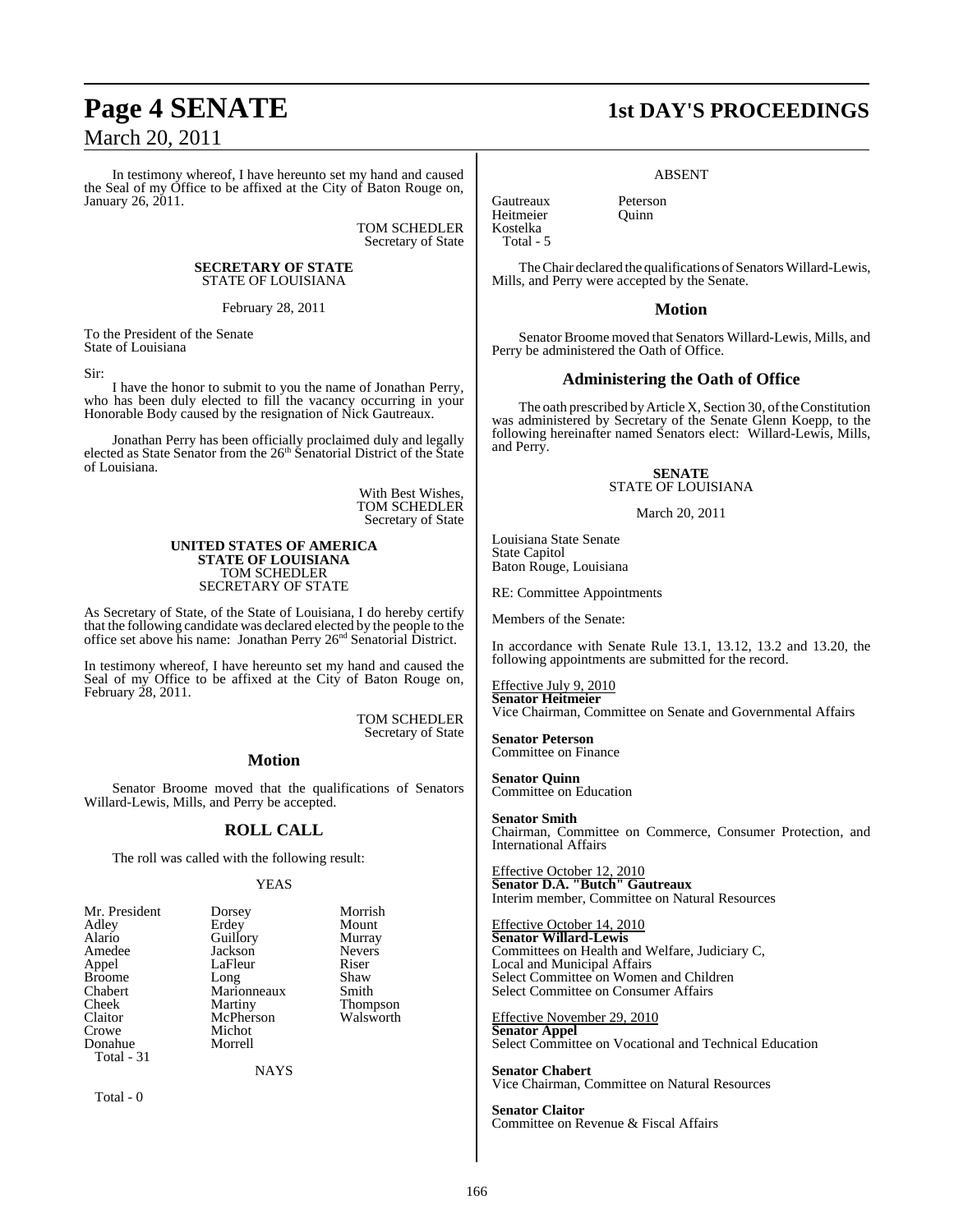## **1st DAY'S PROCEEDINGS Page 5 SENATE**

#### **Senator Crowe** Committee on Natural Resources

**Senator Morrell** Interim member, Committee on Natural Resources

**Senator Morrish** Chairman, Committee on Insurance

**Senator Willard-Lewis** Committee on Retirement Select Committee on Coastal Protection and Flood Control

Effective January 13, 2011 **Senator Adley** Interim Emergency Board, President's designee

**Senator Amedee** Chairman, Committee on Natural Resources Committee on Environmental Quality

**Senator Claitor** Committee on Natural Resources

#### **Senator Crowe**

Chairman, Committee on Local and Municipal Affairs Committee on Environmental Quality Interim member, Committee on Natural Resources

**Senator Guillory** Select Committee on Veteran Affairs

**Senator Kostelka** Select Committee on Vocational and Technical Education

### **Senator Morrell**

Chairman, Committee on Environmental Quality Committee on Natural Resources

### **Senator Peterson**

Vice Chair, Committee on Judiciary B Legislative Audit Advisory Council

#### **Senator Quinn**

Select Committee on Consumer Affairs and Technology

### **Senator Willard-Lewis**

Committee on Revenue and Fiscal Affairs Committee on Judiciary A

#### Effective February 18, 2011

**Senator Dorsey** Committee on Commerce, Consumer Protection, and International **Affairs** 

#### **Senator Mills**

Committee on Health and Welfare Committee on Judiciary C Committee on Local and Municipal Affairs Committee on Retirement Select Committee on Coastal Restoration and Flood Control

#### Effective February 23, 2011

**Senator Perry** Committee on Insurance Committee on Judiciary C Committee on Local and Municipal Affairs Committee on Retirement Select Committee on Veteran Affairs

Effective March 2, 2011 **Senator Peterson** Chair, Joint Select Committee on Hurricane Recovery Effective March 4, 2011 **Select Committee on Oversight of the Gulf Coast Claims Facility** Senator A.G. Crowe Senator Butch Gautreaux Senator J.P. Morrell Senator Ed Murray

> Sincerely, JOEL T. CHAISSON II Senate President

#### **Rules Suspended**

Senator Broome asked for and obtained a suspension of the rules to take up at this time:

#### **Introduction of Senate Resolutions**

Senator Broome asked for and obtained a suspension of the rules to introduce and read Senate Resolutions a first and second time and act upon them.

#### **SENATE RESOLUTION NO. 1** BY SENATOR BROOME

A RESOLUTION

BE IT RESOLVED by the Senate of the State of Louisiana that a Committee of five be appointed to notify the House of Representatives that the Senate is now duly convened and organized and prepared to transact such business as may be brought before it.

On motion of Senator Broome, the resolution was read by title and adopted.

In compliance with the resolution the President of the Senate appointed the following Committee:

> Senators Perry, Mills, Peterson, Crowe, and Morrell.

**SENATE RESOLUTION NO. 2** BY SENATOR BROOME

A RESOLUTION

BE IT RESOLVED by the Senate of the State of Louisiana that a Committee of five be appointed to act with such a Committee as the House of Representatives may appoint to notify the Governor that the Legislature is now duly convened and organized and prepared to receive such communication as he may desire to lay before it.

On motion of Senator Broome, the resolution was read by title and adopted.

In compliance with the resolution the President of the Senate appointed the following Committee:

> Senators Broome, Murray, Jackson, Martiny and Alario.

#### **Reports of Committees**

The Committee appointed to notify the Governor that the Senate had convened and was prepared to transact business reported it had performed that duty. The President of the Senate thanked the Committee and discharged it.

# March 20, 2011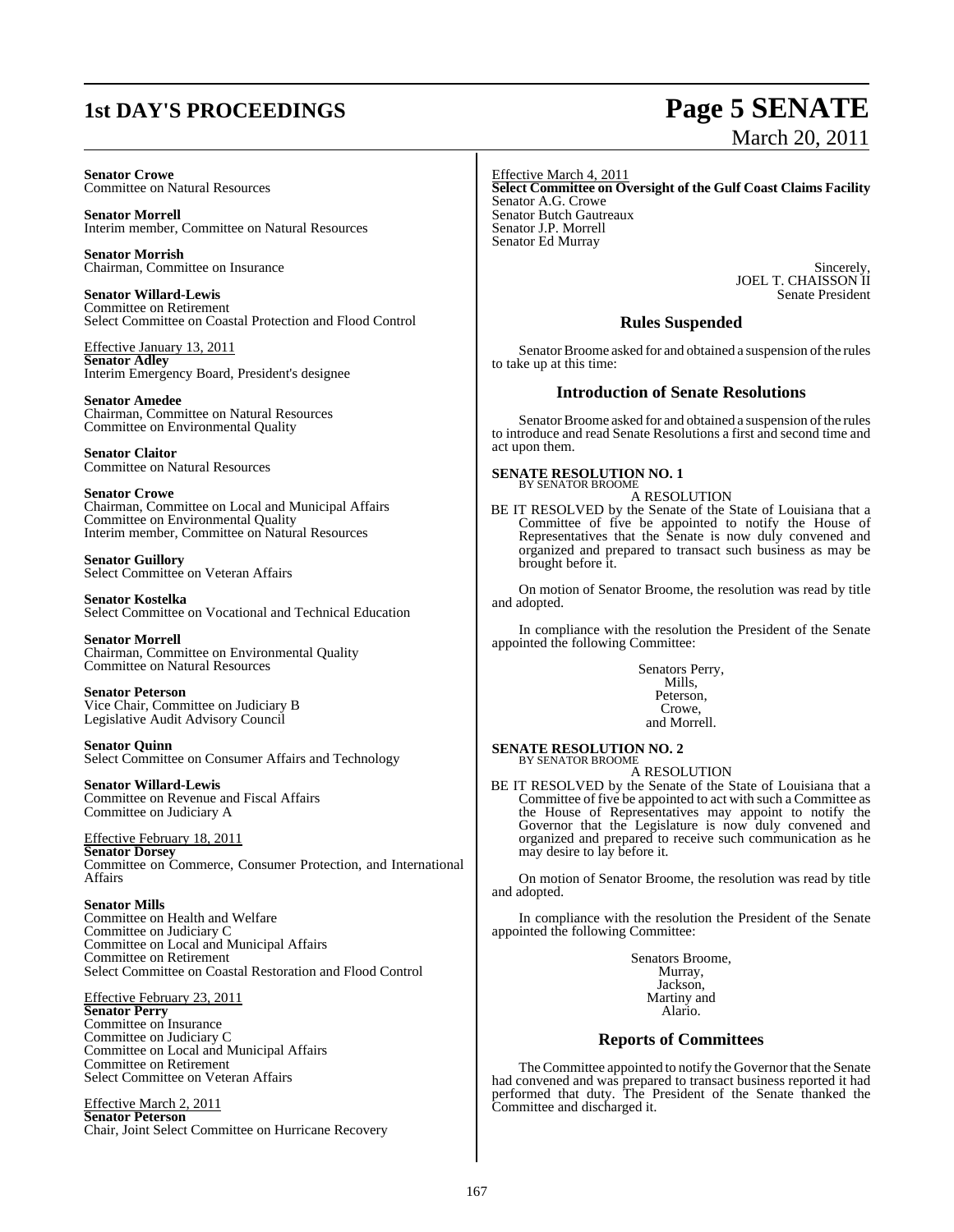# March 20, 2011

## **Page 6 SENATE 1st DAY'S PROCEEDINGS**

The Committee appointed to notify the House of Representatives that the Senate had convened and was prepared to transact business reported it had performed that duty. The President of the Senate thanked the Committee and discharged it.

#### **Committee from the House of Representatives**

A Committee from the House of Representatives appeared before the Bar of the Senate and informed the Senate that the House ofRepresentativeswas organized and ready to proceed with business.

#### **Introduction of Senate Resolutions, Resumed**

#### **SENATE RESOLUTION NO. 3—** BY SENATOR MORRISH

A RESOLUTION

To commend Taylor Granger on being named one of the top youth volunteers in Louisiana for 2011, in the 16<sup>th</sup> Annual Prudential Spirit of Community Awards.

On motion of Senator Morrish the resolution was read by title and adopted.

#### **SENATE RESOLUTION NO. 4—** BY SENATOR MARIONNEAUX A RESOLUTION

To urge and request the Senate and Governmental Affairs Committee to recommend, and the Louisiana Senate to enact, a Senate redistricting plan that includes the entirety of Pointe Coupee Parish within one Senate district.

The resolution was read by title and referred by the President to the Committee on Senate and Governmental Affairs.

## **SENATE RESOLUTION NO. 5—** BY SENATOR MARIONNEAUX

A RESOLUTION

To urge and request the Senate and Governmental Affairs Committee to recommend, and the Louisiana Senate to enact, a Senate redistricting plan that includes the entirety of Iberville Parish within one Senate district.

The resolution was read by title and referred by the President to the Committee on Senate and Governmental Affairs.

#### **Introduction of Senate Bills and Joint Resolutions**

Senator Mount asked for and obtained a suspension of the rules to introduce and read Senate Bills and Joint Resolutions a first and second time and refer them to committee.

#### **SENATE BILL NO. 1—** BY SENATOR CHAISSON

AN ACT

To enact R.S. 24:35 and to repeal R.S. 24:35.1, relative to legislative redistricting; to provide for the redistricting of the Senate of the Legislature of Louisiana; to provide for effective dates; and to provide for related matters.

The bill was read by title and referred by the President to the Committee on Senate and Governmental Affairs.

## **SENATE BILL NO. 2—** BY SENATOR KOSTELKA

AN ACT

To enact R.S. 18:1276.1 and to repeal R.S. 18:1276, relative to congressional districts; to provide for the redistricting of Louisiana's seven congressional districts into six congressional districts; to provide relative to the terms of members of congress serving on the effective date of the Act; to provide for the filling

of vacancies; to provide relative to positions and offices, other than congressional, that are based upon congressional districts; to provide for the effectiveness of the Act; and to provide for related matters.

The bill was read by title and referred by the President to the Committee on Senate and Governmental Affairs.

## **SENATE BILL NO. 3—** BY SENATOR JACKSON

AN ACT To enact R.S. 18:1276.1 and to repeal R.S. 18:1276, relative to congressional districts; to provide for the redistricting of Louisiana's seven congressional districts into six congressional districts; to provide for the terms of members serving on the effective date of the Act; to provide for filling of vacancies; to provide with respect to positions and offices, other than congressional, which are based upon congressional districts; to provide for the effectiveness of the Act; and to provide for related matters.

The bill was read by title and referred by the President to the Committee on Senate and Governmental Affairs.

## **SENATE BILL NO. 4—** BY SENATOR AMEDEE

AN ACT

To amend and reenact R.S. 30:2055.2(A), relative to provisions of Title 30 (Minerals, Oil, and Gas and Environmental Quality) of the Louisiana Revised Statutes of 1950, which are limited in applicability to certain political subdivisions or local areas based upon population classifications; to specify applicability to one or more political subdivisions or local areas; and to provide for related matters.

The bill was read by title and referred by the President to the Committee on Natural Resources.

**SENATE BILL NO. 5—**

### BY SENATOR MURRAY

AN ACT To amend and reenact R.S. 6:966.1(C), relative to provisions of Title 6 (Banks and Banking) of the Louisiana Revised Statutes of 1950, which are limited in applicability to certain political subdivisions or local areas based upon population classifications; to specify applicability to one or more political subdivisions or local areas; and to provide for related matters.

The bill was read by title and referred by the President to the Committee on Commerce, Consumer Protection, and International Affairs.

#### **SENATE BILL NO. 6—**

BY SENATOR MURRAY

- AN ACT
- To amend and reenact R.S.  $4:149.5(B)(1)$  and  $214(A)(4)$ , relative to provisions of Title 4 (Amusements and Sports) of the Louisiana Revised Statutes of 1950, which are limited in applicability to certain political subdivisions or local areas based upon population classifications; to specify applicability to one or more political subdivisions or local areas; and to provide for related matters.

The bill was read by title and referred by the President to the Committee on Commerce, Consumer Protection, and International Affairs.

#### **SENATE BILL NO. 7—**

BY SENATOR QUINN

AN ACT To amend and reenact Children's Code Articles 312(B) and 407(A), relative to provisions of the Children's Code which are limited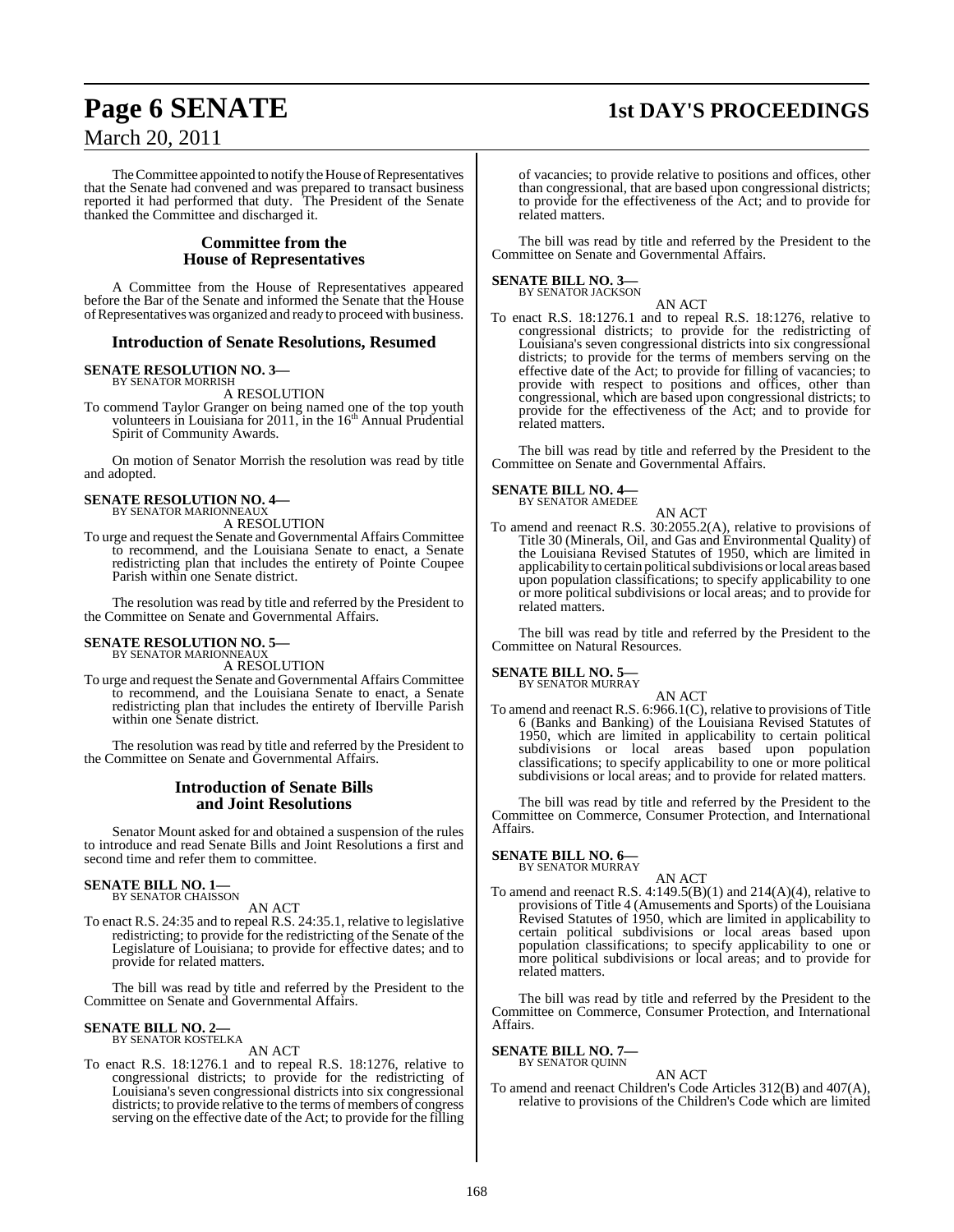## **1st DAY'S PROCEEDINGS Page 7 SENATE**

# March 20, 2011

in applicability to certain political subdivisions or local areas based upon population classifications; to specify applicability to one or more political subdivisions or local areas; and to provide for related matters.

The bill was read by title and referred by the President to the Committee on Judiciary A.

## **SENATE BILL NO. 8—** BY SENATOR QUINN

AN ACT

To amend and reenact Code of Civil Procedure Article 2294.1(A), relative to provisions of the Code of Civil Procedure which are limited in applicability to certain political subdivisions or local areas based upon population classifications; to specify applicability to one or more political subdivisions or local areas; and to provide for related matters.

The bill was read by title and referred by the President to the Committee on Judiciary A.

#### **SENATE BILL NO. 9—** BY SENATOR QUINN

AN ACT

To amend and reenact R.S. 9:1149.4(C)(1), 2901, 2921, 5625(C), (D), and  $(F)$ , and  $5633(A)(1)$ , relative to provisions of Title 9 (Civil Code - Ancillaries) of the Louisiana Revised Statutes of 1950, which are limited in applicability to certain political subdivisions or local areas based upon population classifications; to specify applicability to one or more political subdivisions or local areas; to adjust population categories to retain applicability; and to provide for related matters.

The bill was read by title and referred by the President to the Committee on Judiciary A.

#### **SENATE BILL NO. 10—** BY SENATOR MARTINY

AN ACT

To amend and reenact R.S. 26:351(7), 493.1, 583(C)(2), 597(A), and 598(A), relative to provisions of Title 26 (Liquors - Alcoholic Beverages) of the Louisiana Revised Statues of 1950, which are limited in applicability to certain political subdivisions or local areas based upon population classifications; to specify applicability to one or more political subdivisions or local areas; to adjust population categories to retain applicability; and to provide for related matters.

The bill was read by title and referred by the President to the Committee on Judiciary B.

#### **SENATE BILL NO. 11—** BY SENATOR CLAITOR

AN ACT

To amend and reenact R.S. 18:2(5), 54, 423(D)(2), 574(A)(3), (D)(1), and  $(E)(1)$ , and  $1483(7)(d)$ , relative to provisions of Title 18 (Louisiana Election Code) of the Louisiana Revised Statutes of 1950, which are limited in applicability to certain political subdivisions or local areas based upon population classifications; to specify applicability to one or more political subdivisions or local areas; to adjust population categories to retain applicability; and to provide for related matters.

The bill was read by title and referred by the President to the Committee on Senate and Governmental Affairs.

#### **SENATE BILL NO. 12—** BY SENATOR AMEDEE

AN ACT

To amend and reenact R.S. 56:322(E)(1) and 1948.7(C), relative to provisions of Title 56 (Wildlife and Fisheries) of the Louisiana Revised Statutes of 1950, which are limited in applicability to certain political subdivisions or local areas based upon population classifications; to specify applicability to one or more political subdivisions; and to provide for related matters.

The bill was read by title and referred by the President to the Committee on Natural Resources.

## **SENATE BILL NO. 13—** BY SENATOR MURRAY

AN ACT To amend and reenact R.S. 8:308(B), relative to provisions of Title 8 (Cemeteries) of the Louisiana Revised Statutes of 1950, which are limited in applicability to certain political subdivisions or local areas based upon population classifications; to specify applicability to one or more political subdivisions or local areas; and to provide for related matters.

The bill was read by title and referred by the President to the Committee on Commerce, Consumer Protection, and International Affairs.

#### **SENATE BILL NO. 14—** BY SENATOR CLAITOR

AN ACT

To amend and reenact R.S. 42:15(B), 66(J), and 261(C), relative to the provisions of Title 42 (Public Officers and Employees) of the Louisiana Revised Statutes of 1950, which are limited in applicability to certain political subdivisions or local areas based upon population classifications; to specify applicability to one or more political subdivisions or local areas; and to provide for related matters.

The bill was read by title and referred by the President to the Committee on Senate and Governmental Affairs.

## **SENATE BILL NO. 15—** BY SENATOR CLAITOR

AN ACT To amend and reenact R.S. 43:140(5), 142(B), 171(B), 200(5), and 201(C), relative to provisions of Title 43 (Public Printing and Advertisements) of the Louisiana Revised Statutes of 1950, which are limited in applicability to certain political subdivisions or local areas based upon population classifications; to specify applicability to one or more political subdivisions or local areas; and to provide for related matters.

The bill was read by title and referred by the President to the Committee on Senate and Governmental Affairs.

## **SENATE BILL NO. 16—** BY SENATOR HEITMEIER

AN ACT

To amend and reenact R.S. 41:1212(G), 1215(B)(8), and 1224, relative to provisions of Title 41 (Public Lands) of the Louisiana Revised Statutes of 1950, which are limited in applicability to certain political subdivisions or local areas based upon population classifications; to specify applicability to one or more political subdivisions or local areas; and to provide for related matters.

The bill was read by title and referred by the President to the Committee on Natural Resources.

## **SENATE BILL NO. 17—** BY SENATOR MARTINY

AN ACT To amend and reenact R.S. 13:847(F)(1)(introductory paragraph), 961(F)(1)(e) and (f), 964.2, 996.22.1, 996.35, 996.36.1, 1000.1(A), 1384, 1568.3, 1908(A), 2080.1(B) and (C), 2103.2(A), 2496.2(A), 2575(C)(2), 2576(A)(introductory paragraph),  $2583.1(A)$ ,  $2590.1(A)(1)$ ,  $(B)(introductory)$ paragraph), and (E), and 4818, relative to provisions of Title 13 (Courts and Judicial Procedure) of the Louisiana Revised Statutes of 1950, which are limited in applicability to certain political subdivisions or local areas based upon population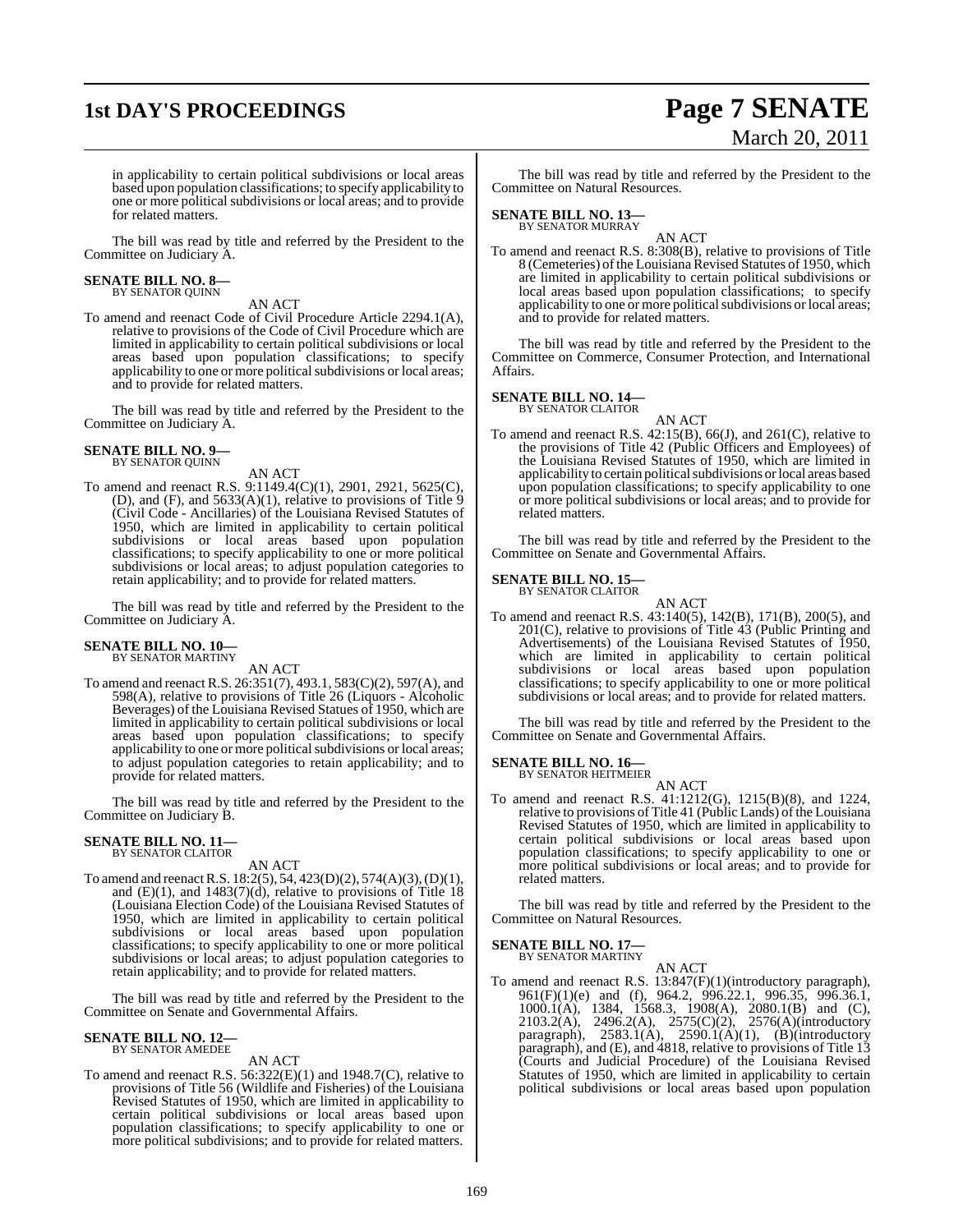# March 20, 2011

## **Page 8 SENATE 1st DAY'S PROCEEDINGS**

classifications; to specify applicability to one or more political subdivisions or local areas; to adjust population categories to retain applicability; and to provide for related matters.

The bill was read by title and referred by the President to the Committee on Judiciary B.

#### **SENATE BILL NO. 18—** BY SENATOR CLAITOR

AN ACT

To amend and reenact R.S. 48:711 and 719, relative to provisions of Title 48 (Roads, Bridges, and Ferries) of the Louisiana Revised Statutes of 1950, which are limited in applicability to certain political subdivisions or local areas based upon population classifications; to specify applicability to one or more political subdivisions orlocal areas; to repeal provisionsthat are outdated or obsolete; and to provide for related matters.

The bill was read by title and referred by the President to the Committee on Transportation, Highways and Public Works.

## **SENATE BILL NO. 19—** BY SENATOR MURRAY

AN ACT

To amend and reenact R.S. 23:66(B), relative to provisions of Title 23 of the Louisiana Revised Statutes of 1950, which deals with Labor and Workers' Compensation and which are limited in applicability to certain political subdivisions or local areas based upon population classifications; to specify applicability to one or more political subdivisions or local areas; and to provide for related matters.

The bill was read by title and referred by the President to the Committee on Labor and Industrial Relations.

#### **SENATE BILL NO. 20—** BY SENATOR NEVERS

AN ACT

To amend and reenact R.S. 17:29(B), 84.01(A), 85.4(introductory paragraph), 85.6(introductory paragraph), 85.13(introductory paragraph), 85.14(introductory paragraph), 179(A), 221.2(A)(2),  $222(\text{C})(3)$ , 422(C), 431, 525(A)(1), 1371(A)(5)(a), 1805(E),  $3991(\hat{B})(1)(b)(ii)$ , and  $4013(1)$  and to repeal R.S.  $17:7(18)$ , 65,  $81(L)$ ,  $154.1(A)(4)$ , and  $3048.1(C)(4)$ , relative to provisions of Title 17 (Education) of the Louisiana Revised Statutes of 1950, which are limited in applicability to certain political subdivisions or local areas based upon population classifications; to specify applicability to one or more political subdivisions or local areas; to adjust population categories to retain applicability; to repeal provisions that are outdated; and to provide for related matters.

The bill was read by title and referred by the President to the Committee on Education.

#### **SENATE BILL NO. 21—** BY SENATOR MARIONNEAUX

AN ACT

To amend and reenact R.S. 47:301(14)(g)(i)(bb), 302.16(A), 305.37(B)(introductory paragraph), 332.10(A),  $337.10(D)$ (introductory paragraph),  $(K)(1)$ (introductory paragraph), and (L),  $462(A)(a)$ ,  $463.4(F)$ ,  $1003(5)(c)(ii)$  and  $(11)(a)$ , and 1925.1 and to repeal R.S.  $47:342(3)(b)$ , relative to provisions in Title 47 (Revenue and Taxation) of the Louisiana Revised Statutes of 1950, which are limited in applicability to certain political subdivisions or local areas based upon population classifications; to specify applicability to one or more political subdivisions of local areas; to adjust population categories to retain applicability; to repeal provisions that are outdated or obsolete; and to provide for related matters.

The bill was read by title and referred by the President to the Committee on Revenue and Fiscal Affairs.

#### **SENATE BILL NO. 22—**

BY SENATOR MARIONNEAUX AN ACT

To enact R.S. 24:35 and to repeal R.S. 24:35.1, relative to legislative redistricting; to provide for the redistricting of the Senate of the Legislature of Louisiana; to provide for effective dates; and to provide for related matters.

The bill was read by title and referred by the President to the Committee on Senate and Governmental Affairs.

## **SENATE BILL NO. 23—** BY SENATOR MARIONNEAUX

AN ACT To enact R.S. 18:1276.1 and to repeal R.S. 18:1276, relative to congressional districts; to provide for the redistricting of Louisiana's seven congressional districts into six congressional districts; to provide relative to the terms of members of congress serving on the effective date of the Act; to provide for the filling of vacancies; to provide relative to positions and offices, other than congressional, that are based upon congressional districts; to provide for the effectiveness of the Act; and to provide for related matters.

The bill was read by title and referred by the President to the Committee on Senate and Governmental Affairs.

#### **SENATE BILL NO. 24—** BY SENATOR RISER

AN ACT

To enact R.S. 18:1276.1 and to repeal R.S. 18:1276, relative to congressional districts; to provide for the redistricting of Louisiana's seven congressional districts into six congressional districts; to provide relative to the terms of members of congress serving on the effective date of the Act; to provide for the filling of vacancies; to provide relative to positions and offices, other than congressional, that are based upon congressional districts; to provide for the effectiveness of the Act; and to provide for related matters.

The bill was read by title and referred by the President to the Committee on Senate and Governmental Affairs.

#### **SENATE BILL NO. 25—**

BY SENATOR MCPHERSON AN ACT

To enact R.S. 24:35 and to repeal R.S. 24:35.1, relative to legislative redistricting; to provide for the redistricting of the Senate of the Legislature of Louisiana; to provide for effective dates; and to provide for related matters.

The bill was read by title and referred by the President to the Committee on Senate and Governmental Affairs.

#### **Introduction of Senate Concurrent Resolutions**

Senator Mount asked for and obtained a suspension of the rules to read Senate Concurrent Resolutions a first and second time.

#### **SENATE CONCURRENT RESOLUTION NO. 1—** BY SENATOR BROOME

A CONCURRENT RESOLUTION

To invite the Honorable Bobby Jindal, Governor of Louisiana, to address a joint session of the legislature.

The concurrent resolution was read by title. Senator Broome moved to adopt the Senate Concurrent Resolution.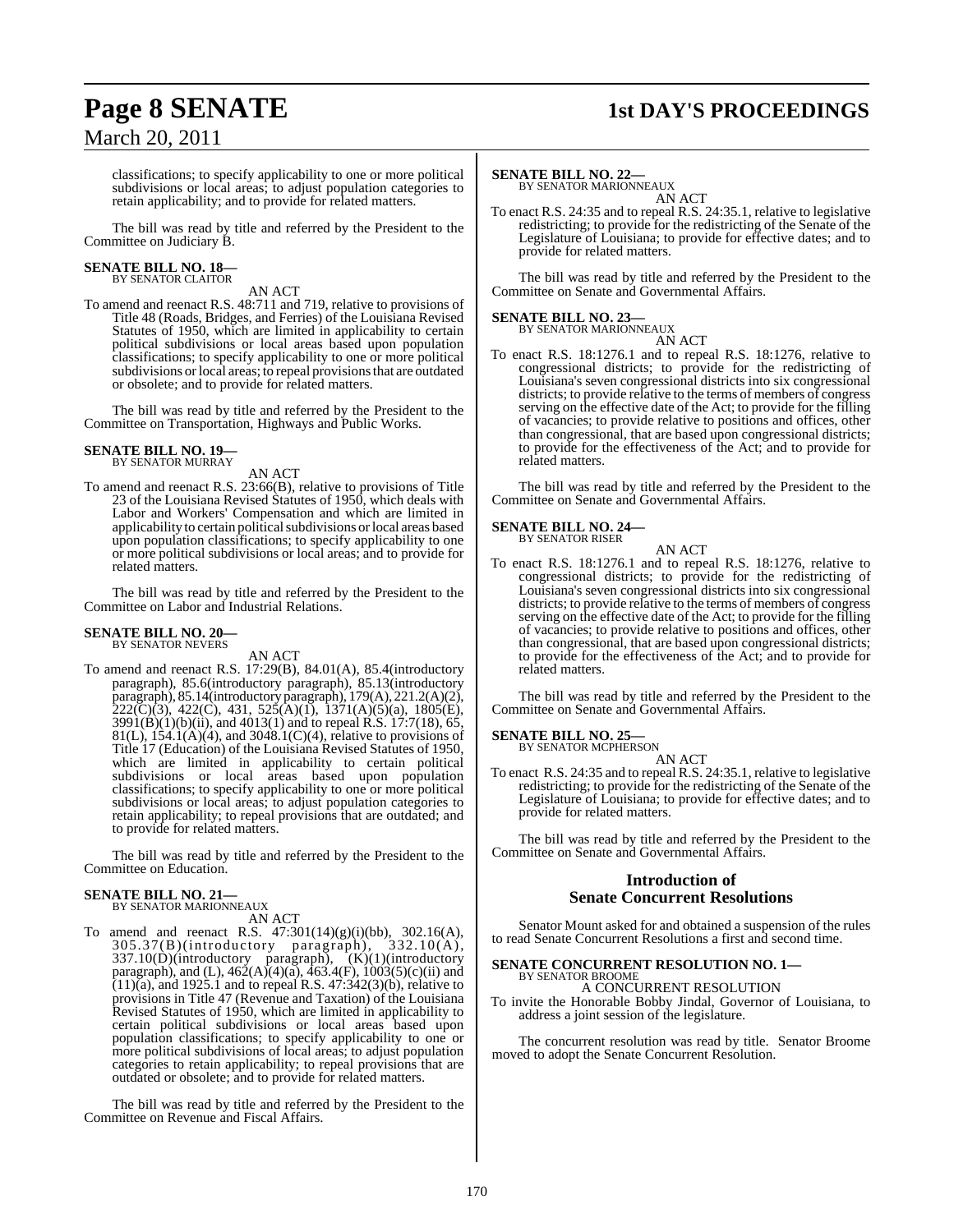#### **ROLL CALL**

The roll was called with the following result:

#### YEAS

| Mr. President<br>Adley<br>Alario<br>Amedee<br>Appel<br><b>Broome</b> | Guillory<br>Jackson<br>Kostelka<br>LaFleur<br>Long<br>Marionneaux | Murray<br><b>Nevers</b><br>Perry<br>Peterson<br>Ouinn<br>Riser |
|----------------------------------------------------------------------|-------------------------------------------------------------------|----------------------------------------------------------------|
| Chabert                                                              | Martiny<br>McPherson                                              | Shaw<br>Smith                                                  |
| Cheek<br>Claitor                                                     | Michot                                                            | <b>Thompson</b>                                                |
| Crowe                                                                | Mills                                                             | Walsworth                                                      |
| Donahue                                                              | Morrell                                                           | Willard-Lewis                                                  |
| Dorsey                                                               | Morrish                                                           |                                                                |
| Erdey                                                                | Mount                                                             |                                                                |
| <b>Total - 37</b>                                                    |                                                                   |                                                                |
|                                                                      | <b>NAYS</b>                                                       |                                                                |
|                                                                      |                                                                   |                                                                |

### Total - 0

ABSENT

Gautreaux Heitmeier Total - 2

Total - 8

The Chair declared the Senate adopted the Senate Concurrent Resolution and ordered it sent to the House.

#### **SENATE CONCURRENT RESOLUTION NO. 2—** BY SENATOR CROWE

A CONCURRENT RESOLUTION

To commend Ralph and Dorothy Richards of Slidell, Louisiana as the longest married couple living in Louisiana in 2011 with the celebration of their eighty-first wedding anniversary.

The concurrent resolution was read by title. Senator Crowe moved to adopt the Senate Concurrent Resolution.

#### **ROLL CALL**

The roll was called with the following result:

#### YEAS

| Mr. President<br>Adley<br>Alario<br>Amedee<br>Appel<br><b>Broome</b><br>Chabert<br>Cheek<br>Claitor<br>Crowe<br>Donahue<br>Total - 31<br>Total - 0 | Dorsey<br>Erdey<br>Guillory<br>Kostelka<br>Long<br>Marionneaux<br>McPherson<br>Morrell<br>Morrish<br>Mount<br>Murray<br><b>NAYS</b><br><b>ABSENT</b> | Nevers<br>Perry<br>Quinn<br>Riser<br>Shaw<br>Smith<br>Thompson<br>Walsworth<br>Willard-Lewis |
|----------------------------------------------------------------------------------------------------------------------------------------------------|------------------------------------------------------------------------------------------------------------------------------------------------------|----------------------------------------------------------------------------------------------|
| Gautreaux<br>Heitmeier<br>Jackson                                                                                                                  | LaFleur<br>Martiny<br>Michot                                                                                                                         | Mills<br>Peterson                                                                            |

The Chair declared the Senate adopted the Senate Concurrent Resolution and ordered it sent to the House.

## **1st DAY'S PROCEEDINGS Page 9 SENATE** March 20, 2011

#### **Message from the House**

#### **ASKING CONCURRENCE IN HOUSE CONCURRENT RESOLUTIONS**

March 20, 2011

To the Honorable President and Members of the Senate:

I am directed to inform your honorable body that the House of Representatives has finally passed and asks your concurrence in the following House Concurrent Resolutions:

| HCR No. 1 | HCR No. 2 | HCR No. 3 |
|-----------|-----------|-----------|
|           |           |           |

HCR No. 4 HCR No. 5 HCR No. 6

Respectfully submitted, ALFRED W. SPEER Clerk of the House of Representatives

#### **House Concurrent Resolutions**

Senator Broome asked for and obtained a suspension of the rules to read House Concurrent Resolutions a first and second time.

## **HOUSE CONCURRENT RESOLUTION NO. 1—** BY REPRESENTATIVE ROBIDEAUX

A CONCURRENT RESOLUTION

To invite the Honorable Bobby Jindal, Governor of Louisiana, to address a joint session of the legislature.

The resolution was read by title. Senator Broome moved to concur in the House Concurrent Resolution.

#### **ROLL CALL**

The roll was called with the following result:

#### YEAS

| Mr. President<br>Adley<br>Alario<br>Appel<br>Broome<br>Chabert<br>Cheek<br>Claitor<br>Donahue<br>Dorsey<br>Erdey | Jackson<br>LaFleur<br>Marionneaux<br>McPherson<br>Michot<br>Mills<br>Morrell<br>Morrish<br>Mount<br>Murray<br><b>Nevers</b> | Perry<br>Peterson<br>Ouinn<br>Riser<br>Shaw<br>Smith<br>Thompson<br>Walsworth<br>Willard-Lewis |
|------------------------------------------------------------------------------------------------------------------|-----------------------------------------------------------------------------------------------------------------------------|------------------------------------------------------------------------------------------------|
| Total - 31<br>Total - 0                                                                                          | <b>NAYS</b><br><b>ABSENT</b>                                                                                                |                                                                                                |
| Amedee                                                                                                           | Guillory                                                                                                                    | Long                                                                                           |

Crowe Heitmeier Martiny Gautreaux Total - 8

The Chair declared the Senate concurred in the House Concurrent Resolution and ordered it returned to the House.

### **HOUSE CONCURRENT RESOLUTION NO. 2—** BY REPRESENTATIVE PUGH A CONCURRENT RESOLUTION

To recognize Monday, April 4, 2011, as Ponchatoula Strawberry Festival Day.

The resolution was read by title. Senator Quinn moved to concur in the House Concurrent Resolution.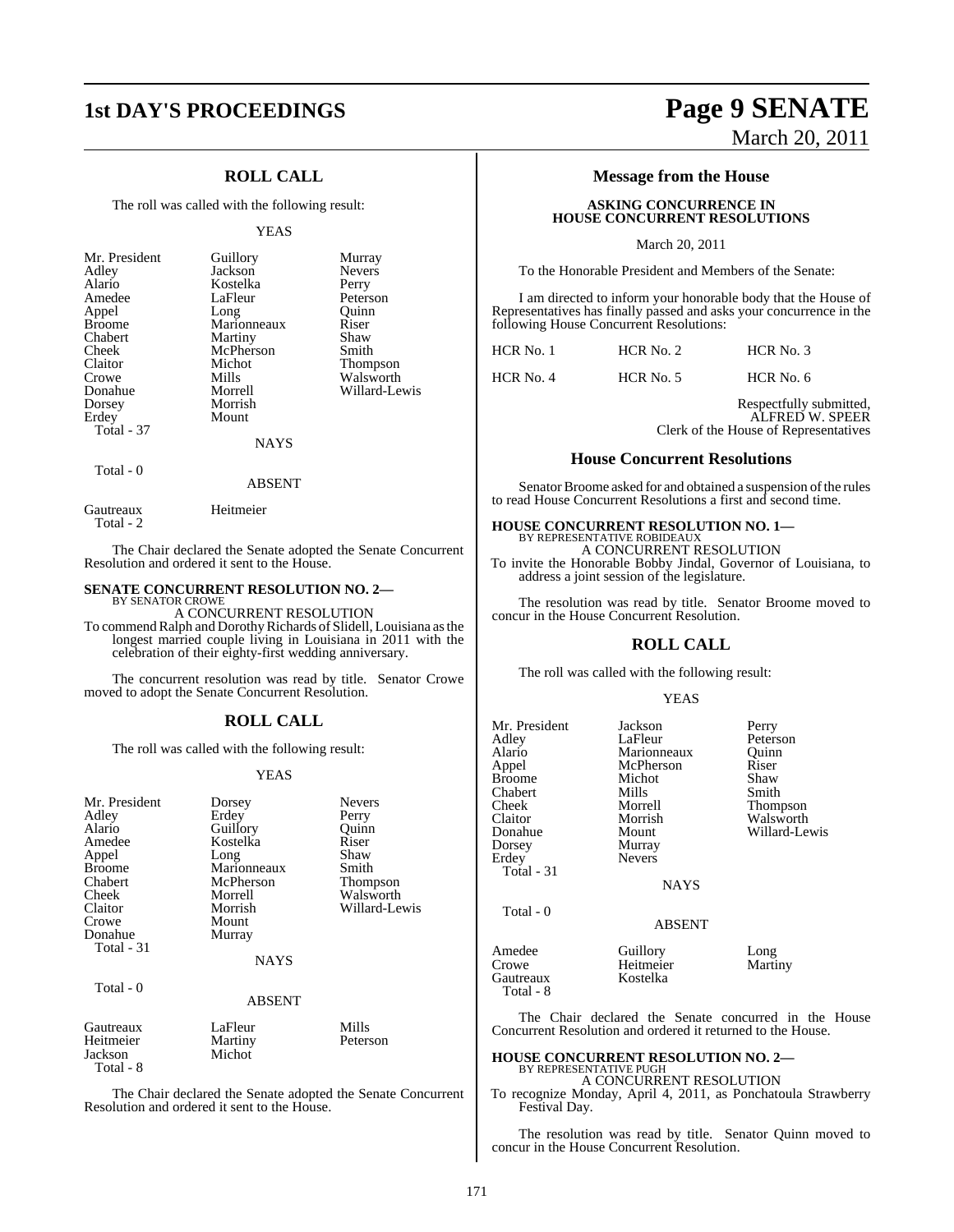## **Page 10 SENATE** 1st DAY'S PROCEEDINGS March 20, 2011

#### **ROLL CALL**

The roll was called with the following result:

#### YEAS

| Mr. President<br>Adley<br>Alario<br>Appel<br><b>Broome</b><br>Chabert<br>Cheek<br>Claitor<br>Donahue<br>Dorsey<br>Total - 29 | Erdey<br>LaFleur<br>Marionneaux<br>McPherson<br>Mills<br>Morrell<br>Morrish<br>Mount<br>Murray<br><b>Nevers</b> | Perry<br>Peterson<br>Ouinn<br>Riser<br>Shaw<br>Smith<br><b>Thompson</b><br>Walsworth<br>Willard-Lewis |
|------------------------------------------------------------------------------------------------------------------------------|-----------------------------------------------------------------------------------------------------------------|-------------------------------------------------------------------------------------------------------|
|                                                                                                                              | <b>NAYS</b>                                                                                                     |                                                                                                       |
| Total - 0                                                                                                                    |                                                                                                                 |                                                                                                       |

#### ABSENT

| Amedee       | Heitmeier | Martiny |
|--------------|-----------|---------|
| Crowe        | Jackson   | Michot  |
| Gautreaux    | Kostelka  |         |
| Guillory     | Long      |         |
| Total - $10$ |           |         |

The Chair declared the Senate concurred in the House Concurrent Resolution and ordered it returned to the House.

#### **HOUSE CONCURRENT RESOLUTION NO. 3—**

BY REPRESENTATIVE ROY AND SENATOR MCPHERSON A CONCURRENT RESOLUTION

To express sincere and heartfelt condolences upon the death of June Wheeler Peach.

The resolution was read by title. Senator McPherson moved to concur in the House Concurrent Resolution.

#### **ROLL CALL**

The roll was called with the following result:

#### YEAS

| Mr. President<br>Adley<br>Alario<br>Appel<br><b>Broome</b><br>Chabert<br>Cheek<br>Claitor<br>Donahue<br>Dorsey | Erdey<br>Jackson<br>LaFleur<br>Marionneaux<br>McPherson<br>Mills<br>Morrell<br>Morrish<br>Mount<br>Murray | <b>Nevers</b><br>Peterson<br>Ouinn<br>Riser<br>Shaw<br>Smith<br>Thompson<br>Walsworth<br>Willard-Lewis |
|----------------------------------------------------------------------------------------------------------------|-----------------------------------------------------------------------------------------------------------|--------------------------------------------------------------------------------------------------------|
| Total - 29                                                                                                     | <b>NAYS</b>                                                                                               |                                                                                                        |
| Total - 0                                                                                                      | ABSENT                                                                                                    |                                                                                                        |
| Amedee<br>Crowe<br>Gautreaux<br>Guillory<br>Total $-10$                                                        | Heitmeier<br>Kostelka<br>Long<br>Martiny                                                                  | Michot<br>Perry                                                                                        |

The Chair declared the Senate concurred in the House Concurrent Resolution and ordered it returned to the House.

#### **HOUSE CONCURRENT RESOLUTION NO. 4—** BY REPRESENTATIVES AUSTIN BADON AND FOIL

A CONCURRENT RESOLUTION

To commend the robotics team of Kenilworth Science and Technology Charter School upon taking top honors in the 2010 Louisiana FIRST LEGO League Championship Tournament.

The resolution was read by title. Senator Claitor moved to concur in the House Concurrent Resolution.

#### **ROLL CALL**

The roll was called with the following result:

#### YEAS

Mr. President Jackson Nevers<br>Adley Kostelka Perry Adley Kostelka Perry Cheek Mills<br>Claitor Morrell Dorsey Mount Willard-Lewis<br>Erdey Murray Total - 32

Total - 0

Total - 7

Gautreaux Long

McPherson Murray

Alario 1988 LaFleur Peterson<br>
Appel Marionneaux Quinn Appel Marionneaux Quinn<br>
Rroome McPherson Riser Chabert Michot Shaw Claitor Morrell Thompson Donahue Morrish Walsworth

**NAYS** 

#### ABSENT

| Amedee | Guillory  | Martiny |
|--------|-----------|---------|
| Crowe  | Heitmeier |         |

The Chair declared the Senate concurred in the House Concurrent Resolution and ordered it returned to the House.

#### **HOUSE CONCURRENT RESOLUTION NO. 5—** BY REPRESENTATIVE AUSTIN BADON

Heitmeier

A CONCURRENT RESOLUTION To commend the St. Augustine High School basketball team upon winning the 2011 Class 5A state championship.

The resolution was read by title. Senator Murray moved to concur in the House Concurrent Resolution.

#### **ROLL CALL**

The roll was called with the following result:

#### YEAS

Mr. President Jackson Perry<br>Adley Kostelka Peterson Adley Kostelka Peterson Alario LaFleur Quinn<br>Appel Marionneaux Riser Broome McPherson Shaw<br>Chabert Michot Smith Chabert Micho<br>
Cheek Mills Cheek Mills Thompson Claitor Morrish Walsworth Dorsey<br>Erdey Total - 31

Marionneaux Mount Willard-Lewis<br>Murray Nevers

**NAYS** 

Total - 0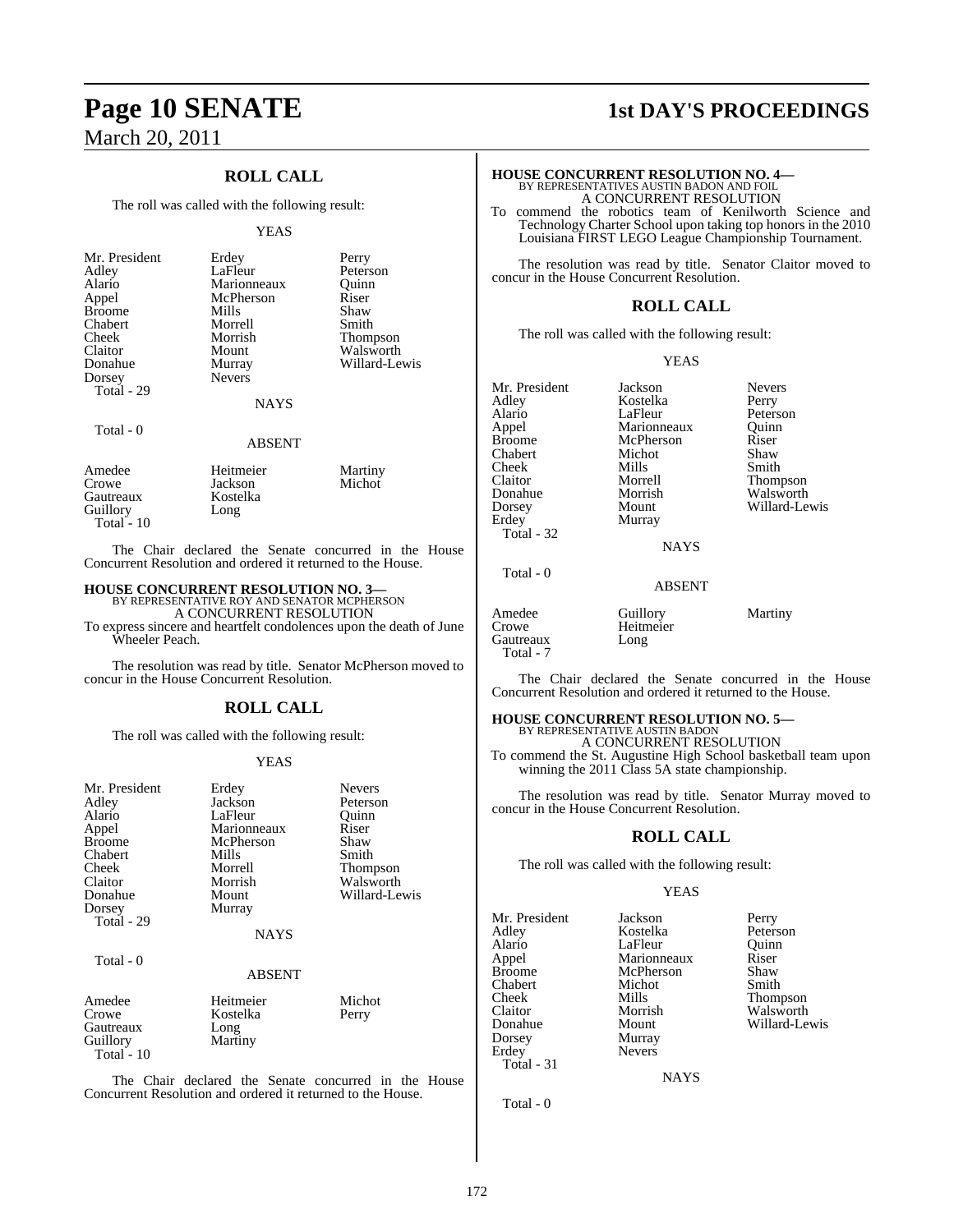#### ABSENT

Amedee Guillory Martiny<br>Crowe Heitmeier Morrell Gautreaux Total - 8

Heitmeier<br>Long

The Chair declared the Senate concurred in the House Concurrent Resolution and ordered it returned to the House.

#### **HOUSE CONCURRENT RESOLUTION NO. 6—**

BY REPRESENTATIVES BARROW AND HONORE AND SENATOR BROOME A CONCURRENT RESOLUTION

To commend the Baton Rouge Chapter of the Association of Government Accountants.

The resolution was read by title. Senator Broome moved to concur in the House Concurrent Resolution.

#### **ROLL CALL**

The roll was called with the following result:

#### YEAS

| Mr. President | Jackson     | <b>Nevers</b>   |
|---------------|-------------|-----------------|
| Adley         | Kostelka    | Perry           |
| Alario        | LaFleur     | Peterson        |
| Appel         | Marionneaux | Ouinn           |
| <b>Broome</b> | McPherson   | Riser           |
| Chabert       | Michot      | Shaw            |
| Cheek         | Mills       | Smith           |
| Claitor       | Morrell     | <b>Thompson</b> |
| Donahue       | Morrish     | Walsworth       |
| Dorsey        | Mount       | Willard-Lewis   |
| Erdey         | Murray      |                 |
| Total - 32    |             |                 |
|               | <b>NAYS</b> |                 |
| Total - 0     |             |                 |

#### ABSENT

| Amedee<br>Crowe        | Guillory<br>Heitmeier | Martiny |
|------------------------|-----------------------|---------|
| Gautreaux<br>Total - 7 | Long                  |         |

The Chair declared the Senate concurred in the House Concurrent Resolution and ordered it returned to the House.

#### **Motion**

Senator Mount moved that the Senate proceed to the House of Representatives to meet in Joint Session.

#### **Joint Session of the Legislature**

The Joint Session of the legislature was called to order at 6:00 P.M. by the Honorable Joel T. Chaisson II, President of the Senate.

On motion of Senator Broome, the calling of the roll on the part of the Senate was dispensed with.

On motion of Representative Robideaux, the calling of the roll on the part of the House was dispensed with.

The President of the Senate appointed the following special committee to escort the Honorable Bobby Jindal, Governor of the State of Louisiana, to the joint session.

On the part of the Senate: Senators Mount, Kostelka, Nevers, Quinn, Thompson, and Riser.

## **1st DAY'S PROCEEDINGS Page 11 SENATE** March 20, 2011

On the part of the House: Representatives Arnold, Fannin, White, Robideaux, Barrow, and Kleckley.

#### **Prayer**

Prayer was offered by Pastor Roger Tarver.

#### **Pledge of Allegiance**

Senator Joel Chaisson led the joint session in reciting the Pledge of Allegiance to the Flag of the United States of America.

The President of the Senate introduced the Honorable Bobby Jindal, who addressed the joint session of the legislature.

On motion of Senator Peterson, the Senate retired to its own chamber.

#### **After Joint Session**

#### **ROLL CALL**

The Senate was called to order by the President of the Senate with the following Senators present:

#### PRESENT

Mr. President Dorsey Morrell Alario Jackson Mount Appel Kostelka<br>Broome LaFleur Chabert Long Quinn<br>Cheek Marionneaux Riser Cheek Marionneaux Riser<br>Claitor Martiny Shaw Claitor Martiny<br>Crowe Michot Crowe Michot Walsworth<br>Donahue Mills Willard-Le Total - 30

Total - 9

LaFleur Peterson<br>Long Quinn

Morrish Willard-Lewis

#### ABSENT

Amedee Heitmeier Perry Gautreaux McPherson Smith<br>Guillory Nevers Thom

Thompson

The President of the Senate announced there were 30 Senators present and a quorum.

#### **Senate Business Resumed After Joint Session**

#### **Message from the House**

#### **CONCURRING IN SENATE CONCURRENT RESOLUTIONS**

March 20, 2011

To the Honorable President and Members of the Senate:

I am directed to inform your honorable body that the House of Representatives has finally concurred in the following Senate Concurrent Resolutions:

#### **SENATE CONCURRENT RESOLUTION NO. 1—** BY SENATOR BROOME A CONCURRENT RESOLUTION

To invite the Honorable Bobby Jindal, Governor of Louisiana, to address a joint session of the legislature.

Reported without amendments.